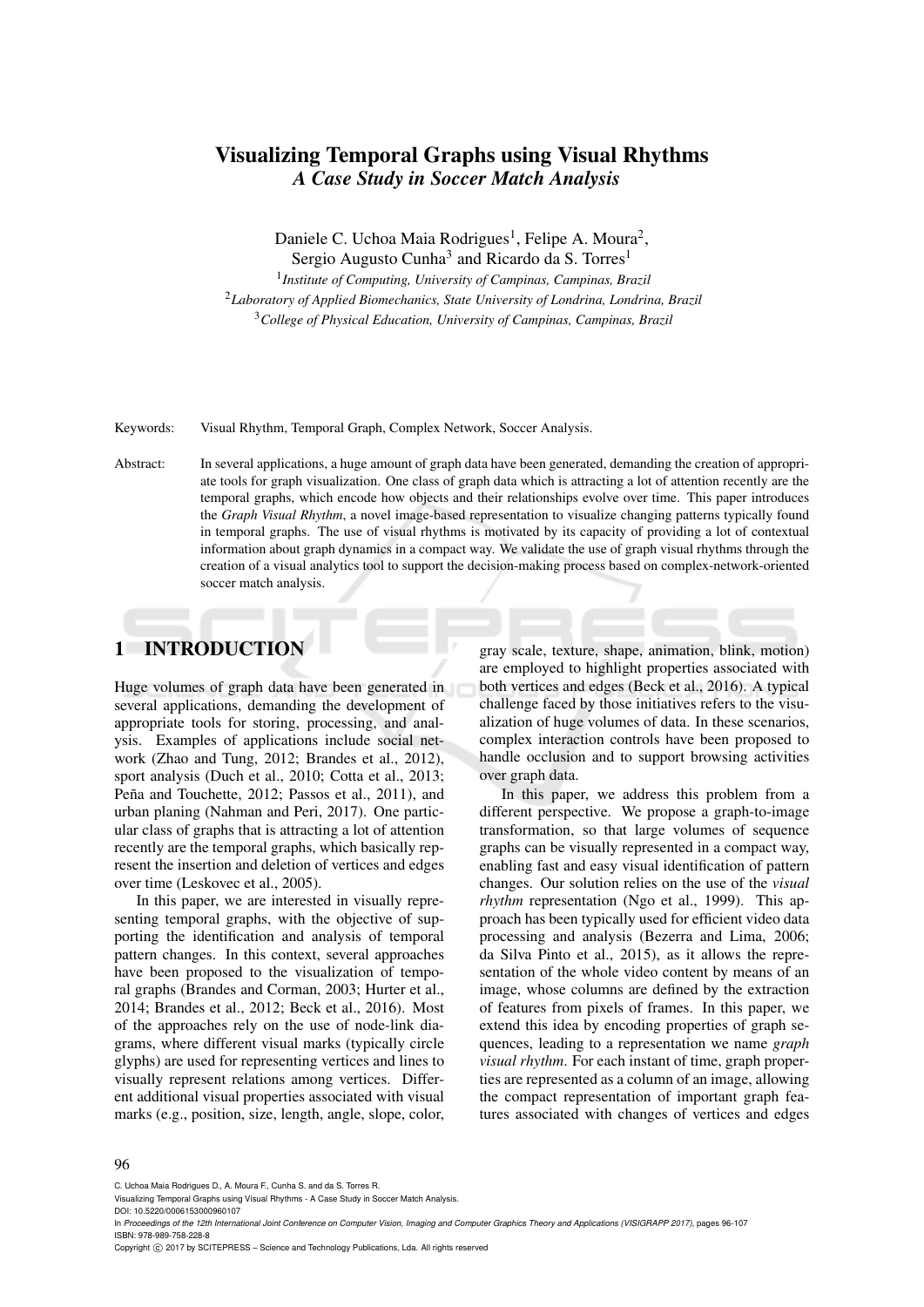over time. Our solution is somehow similar to previous initiatives focusing on encoding graph dynamics using matrix representations (Burch et al., 2011; Vehlow et al., 2013; Bach et al., 2014). Different from those initiatives, however, our approach does not rely on radial layouts, nor on complex representations such as small multiples and stacked matrices. To the best of our knowledge, this is the first attempt to encode complex temporal graph changes in a easy-tointerpret single image representation.

The proposed method is validated in the context of soccer match analysis. Recently, sport science researchers have been dedicated to the representation of soccer match events by means of graphs (Duch et al., 2010; Cotta et al., 2013; Peña and Touchette, 2012; Passos et al., 2011). Usually, players are represented as vertices and their relations (e.g., passes, proximity) are encoded as edges. In some of those applications, graph properties, defined in terms of complex network topological measures are used in the match analysis. In this paper, we describe the use of graph visual rhythms defined in terms of complex network measures for understanding complex temporal patterns associated with the match dynamics. **EXERCHIGNES CONFERENT (1)**  $\frac{1}{2}$  **F**  $\frac{1}{2}$  **F EXERCHIGNER (1)**  $\frac{1}{2}$  **F**  $\frac{1}{2}$  **F**  $\frac{1}{2}$  **F**  $\frac{1}{2}$  **F**  $\frac{1}{2}$  **F**  $\frac{1}{2}$  **F**  $\frac{1}{2}$  **F**  $\frac{1}{2}$  **F**  $\frac{1}{2}$  **F**  $\frac{1}{2}$  **F**  $\frac{1}{2$ 

In summary, the contributions of this paper are twofold: (i) the introduction of a novel compact visual representation for temporal graphs, named graph visual rhythm; and (ii) the presentation of different scenarios of its use in the context of the analysis of real soccer matches using complex network measures.

## 2 BACKGROUND

#### 2.1 Visual Rhythms

Visual Rhythm is a sampling method widely used to video processing and analysis (Ngo et al., 1999; Guimarães et al., 2003; Chun et al., 2002). Its objective is to transform tridimensional information into bidimensional images by sampling one dimensional information from video frames. Let *V* be a digital video (in domain  $2D + t$ ) composed of *T* frames  $f_t$ , i.e.,  $V = (f_t)$ ,  $t \in [1, T]$ , where *T* is the number of frames. Let *H* and *W* be, respectively, the height and width from each frame *f<sup>t</sup>* .

The visual rhythm computation consists in using a function to map each  $f_t$  into a column of an image in domain  $1D + t$ . The final image generated is known as visual rhythm image (VR). More formally, the computation of the VR image is defined as follows (Ngo et al., 1999; Guimarães et al., 2003):

$$
VR(t, z) = f_t(r_x \times z + a, r_y \times z + b), \qquad (1)
$$



Figure 1: Example of visual rhythm computed by extracting the pixel values defined by the central vertical line. In this example,  $r_x = 1$ ,  $r_y = 0$ ,  $a = 0$ , and  $b = \frac{W}{2}$ . This leads to a visual rhythm  $VR = f_t(z, \frac{W}{2})$ , where  $z \in [1, H_{VR}]$  and  $t \in [1, T]$ ,  $H_{VR} = H$  is the height of the visual rhythm image, and *T* is its width.

where  $z \in [1, H_{VR}]$  and  $t \in [1, T]$ ,  $H_{VR}$  and *T* are the height (i.e.,  $H_{VR} = H$ ) and the width of the visual rhythm image;  $r_x$  and  $r_y$  are ratios of pixel sampling; *a* and *b* are shifts on each frame. Figure 1 illustrates the computation of visual rhythm based on the pixel values defined by the vertical line passing in the center of the frame.

A more general definition of visual rhythms assumes that it is possible to use a function  $\mathbb F$  to represent each frame of a video as point in an *n*dimensional space. Let *f<sup>t</sup>* be a frame defined in terms of  $\mathbb{D}$ , a set of pixels. Function  $\mathbb{F}$  is defined as  $\mathbb{F}: \mathbb{D} \to \mathbb{R}^n$ . For example, a widely used implementation of function  $\mathbb F$  relies on the computation of the histogram associated with each frame  $f_t$  (Guimarães et al., 2003). In this case, the visual rhythm image is a 2D representation encoding all frame histograms as vertical lines, i.e.,

$$
VR(t,z) = \mathcal{H}(f_t),\tag{2}
$$

where  $\mathcal{H}(f_t)$  is a function that computes the histogram of frame  $f_t$ ,  $t \in [1, T]$  and  $z \in [1, L]$ , *T* is the number of frames and *L* the number of histogram bins.

#### 2.2 Complex Network Measurements

Soccer is one of the most difficult sports to analyze quantitatively due to the complexity of the play and to the nearly uninterrupted flow of the ball during the match. Indeed, unlike other sports, in which individual game-related statistics may properly represent player performance, in soccer it is not trivial to define quantitative measures of an individual contribution (Duch et al., 2010). Moreover, simple statistics such as number of assists or number of shots may not provide a reliable measure of a player's true impact on team performance and, consequently, the outcomes of a match (Duch et al., 2010; Moura et al.,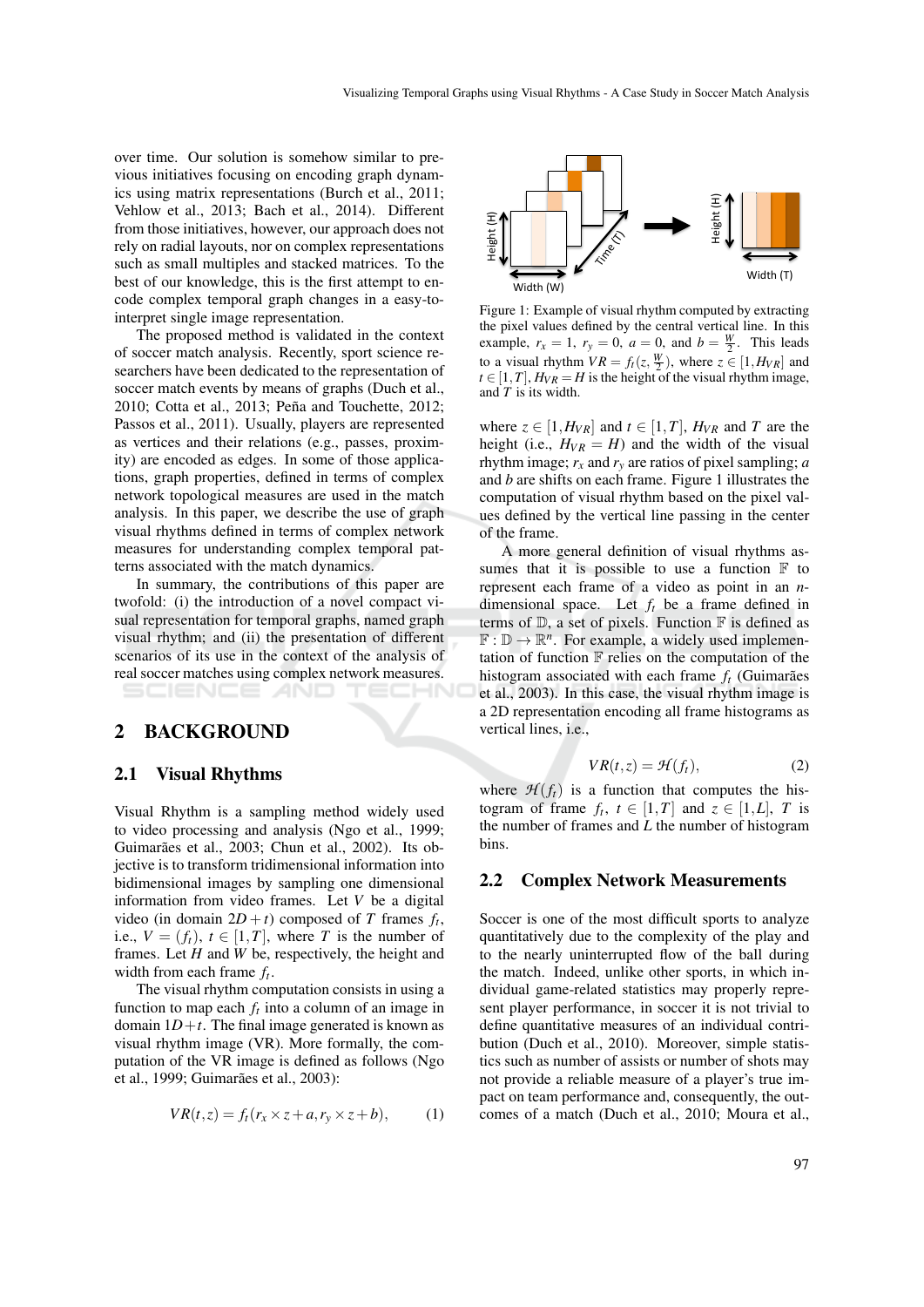2014). Instead, the real contribution of a given player sometimes is hidden in the plays of the team, such as participating from a passing sequence to a shot on goal (Duch et al., 2010). This type of information is important to detail the role of a team member on team performance. Thus, this study uses complex network measurements for extracting features from graphs to represent individual behavior and thus to represent team performance using a visual analytical tool. Two measurements were considered in this work: Diversity Entropy and Betweenness Centrality.

#### 2.2.1 Diversity Entropy

The dynamic aspects associated with passes among players in a match (such as the 'ball flow' among the players of a team) are important cues for game tactical analysis (Duch et al., 2010). In this paper, we use the diversity entropy (Travençolo and Costa, 2008; Travençolo et al., 2009) as a variable to characterize the dynamic nature of the match, characterizing the possibility of passes among players.

Diversity Entropy considers the transition probability  $(P_h(j, i))$  that a node *i* reaches a node *j* after *h* steps in a self avoiding random walk. Let  $\Omega$  be the set of all nodes but *i*. The normalized diversity entropy of a node *i* is defined as (Travençolo et al., 2009):

$$
E_h(\Omega, i) = -\frac{1}{\log(N-1)} \sum_{j=1}^N \begin{cases} P_h(j,i) \log(P_h(j,i)), & \text{if } P_h(j,i) \neq 0, \\ 0, & \text{if } P_h(j,i) = 0. \end{cases}
$$
 (3)

### 2.2.2 Betweenness Centrality

In this paper, the centrality of players in a match is related to his role in the passing flow along the time. We used betweenness centrality to characterize the role of players in terms of the graph shortest paths with which the players are involved.

Betweenness centrality (Costa et al., 2007) of a node *u* is quantified as the sum over all distinct pairs of vertex *i*, *j* of the number of shortest paths from *i* to *j* that pass through  $u(\theta(i, u, j))$  divided by the total number of shortest paths between *i* and  $j(\theta(i, j))$ :

$$
B_u = \sum_{ij} \frac{\Theta(i, u, j)}{\Theta(i, j)}\tag{4}
$$

## 3 GRAPH VISUAL RHYTHMS

We define a temporal graph  $G$  as a sequence  $G =$  $\langle G_1, G_2, \ldots, G_T \rangle$ , where  $G_t = (V_t, E_t)$  is a weighted graph at timestamp  $t \in [1, T]$  composed of a set of vertices,  $V_t$ , and a set of edges,  $E_t$ . We refer to the graph defined at a particular timestamp  $t$  (say  $G_t$ ) as



Figure 2: Flowchart illustrating how a graph visual rhythm is extracted.

an *instant graph*. By building one graph for each instant of time considering the vertices' interaction, it is possible to capture the temporal nature of the graph dynamics. Our goal is to represent the interaction among vertices at each instant using a visual rhythm representation *GV R*. We follow a similar formulation employed in Eq. 2 to define *GV R*:

$$
GVR(t,z) = \mathcal{F}(G_t),\tag{5}
$$

where  $\mathcal{F}_{G_t}$ :  $\mathcal{G} \to \mathbb{R}^n$  is a function that represents a graph  $G_t \in \mathcal{G}$  as a point in an *n*-dimensional space,  $t \in [1, T]$  and  $z \in [1, n]$ .

HNOLOGY

Figure 2 illustrates the computation of a graph visual rhythm for a temporal graph. Changes in the graph sequence are highlighted in red. For example, at timestamp  $t_2$ , an edge linking vertices  $v_2$  and  $v_4$  is created. At timestamp  $t_n$ , vertex  $v_5$  is created along with an edge from  $v_5$  to  $v_3$ . In this example, function  $\mathcal{F}_{G_t}$  computes the degree of vertices for each instant of time (arrows labeled with A). The degree information is later used to create the graph visual rhythm



Figure 3: Analysis framework.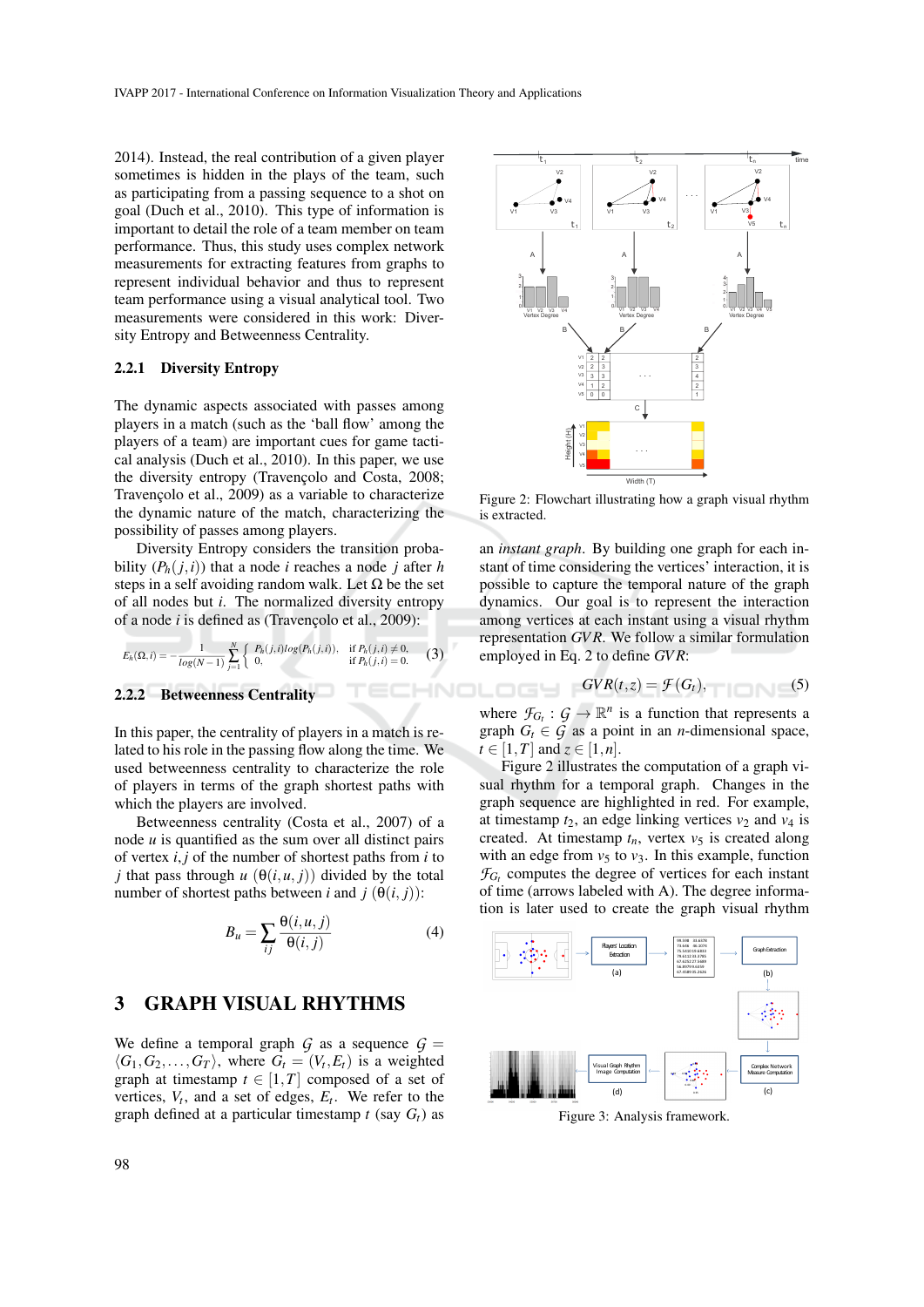image (arrows B). Again different visual properties (e.g., color, opacity) may be used to highlight graph changes. In the case of the example, a heatmap-based color layout is employed (arrow C).

# 4 CASE STUDY: SOCCER MATCH ANALYSIS

This study is based on the use of graph visual rhythms for identifying events on temporal graphs associated with soccer matches.

## 4.1 Soccer Match Analysis Framework

The graph-based soccer match analysis framework employed in this study comprises four steps, as illustrated in Figure 3:

- (a) Extraction of players' location in field over time: This step is accomplished using the DVideo software (Figueroa et al., 2006a; Figueroa et al., 2006b) applied to official soccer matches. This process starts with soccer match videos and results in files containing players *xy* location on the pitch and annotation related to match events, such as passes accomplished, fouls, shots on goal, among others. The extraction frame rate is 30 frames per second, so for a typical 45-minute half time of a match, we have 81,000 frames. We used a dataset related to two official soccer matches (referred to as Match 1 and Match 2 along the paper) of the Brazilian Professional First League Championship.
- (b) Graph Extraction: This step builds graphs from soccer match frames. In our experiments, two different kinds of graphs were built: Delaunay Triangulation Instant Graphs and Flow Networks, which are detailed in Section 4.2.
- (c) Complex Network Measure Computation: This step comprises the approach described in Section 2.2. Basically, complex network measures are computed from graphs obtained in Step b. In this experiment, two measures were considered: Diversity Entropy and Betweeness Centrality. In this context, these measures are extracted by  $\mathcal{F}_{G_t}$ , the function that encodes one graph into a column of a graph visual rhythm.
- (d) Visual Graph Rhythm Image Computation: This step is concerned with the creation of graph visual rhythm images. From those images, it is possible to analyze patterns that represent match events such as attacking and defensive strategies from each team.



Figure 4: Examples of Delaunay Triangulation instant graphs of two teams (represented in blue and red).

#### 4.2 Soccer Temporal Graphs

Our analyses are based on the characterization of interaction among players along the match. Let  $G'$  be a sequence  $G' = \langle G_1, G_2, \ldots, G_T \rangle$ . A vertex  $v \in V_t$ is associated with a player, whereas an edge  $e_{ik} \in E_t$ connecting two vertices  $v_j \in E_t$  and  $v_k \in E_t$  is defined based on the location (or any other relation) of players  $(v_i$  and  $v_k$ ) of the same team at timestamp *t*. The weight  $w(e_{ik})$  may encode different properties of the interaction of players, such as their distance – possibly measured by the Euclidean distance of players *j* and  $k$  in the field – or the number of passes between them.

Considering the importance of interaction between players on soccer matches, we consider two different approaches for constructing temporal graphs: Instant Graphs based on Delaunay Triangulation and Flow Networks. Both of them take into consideration passes between players from the same team. Instant graphs represent possibilities of passes according to the players' position on the pitch at each timestamp, while Flow Networks represent all accomplished passes between players in a time interval.

#### 4.2.1 Instant Graphs based on Delaunay **Triangulation**

In this representation, for each time stamp, it is computed the Delaunay Triangulation (Preparata and Shamos, 2012) considering as input the players' position in the pitch. Two triangulations are computed, one for each team. Figure 4 shows examples of instant graphs. Blue vertices (players labeled from 1 to 11) and edges represent Team A, while red ones (players labeled from 15 to 25) represent Team B.

#### 4.2.2 Flow Networks

One important research venue refers to the identifica-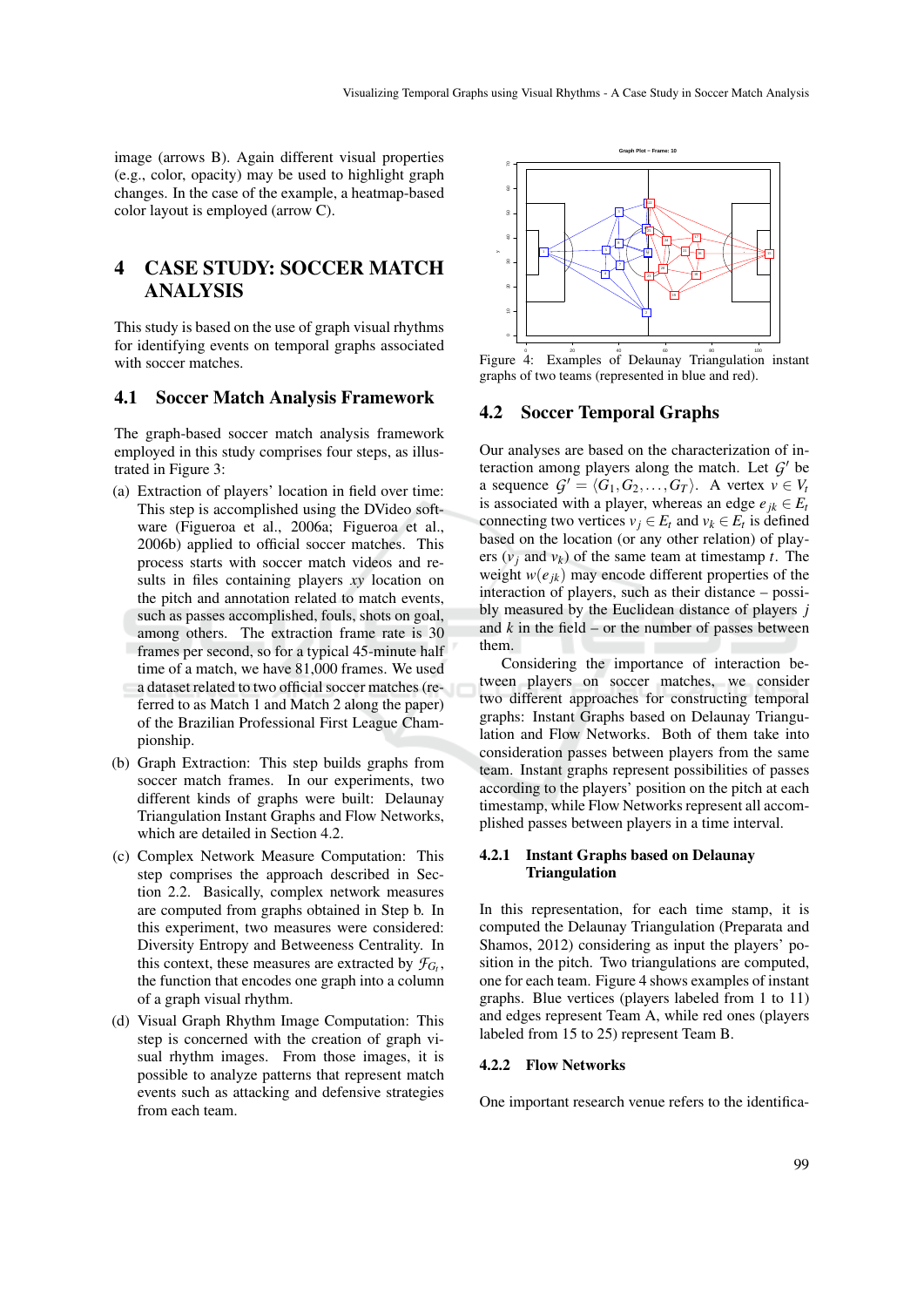tion of interaction patterns among players for a given time interval. One common approach relies on the use of Flow Network (Duch et al., 2010). Flow network graphs can be defined as  $G_{t_i,t_j}(V,E)$ , in which vertices are players from a team, and weighted edges represent passes accomplished between them during a time interval  $[t_i, t_j]$ .

We extend this approach by proposing ball possession flow networks. Those networks show paths that only happen in time (Santoro et al., 2011; Casteigts et al., 2011), which means that no instant graph has all the edges shown in a flow network. Basically, we extract different flow networks, which represent ball passing among teammate players within the time interval in which they have ball possession. Figure 5 shows two possession flow networks. In Graph (a), the team has the ball, and accomplishes eight passes among teammates. Graph (b) illustrates the match situation in which a team has the ball possession, but no passes are accomplished until losing the ball possession again.



Figure 5: Examples of Ball Possession Flow Networks. (a) Graph from a team that performed eight passes among teammates during a ball possession interval. (b)In another ball possession interval, no passes were performed.

## 5 ANALYSIS AND DISCUSSION

This section discusses several usage scenarios in which graph visual rhythms are used to identify visual temporal patterns related to teams' strategies when defending or attacking.

#### 5.1 Defensive Patterns

The first usage scenario considers the use of graph visual rhythms in the identification of defensive patterns.

Considering the first half time of a match, we generated the Delaunay Triangulation Instant Graphs and computed the Diversity Entropy from each node in the instant graph  $(\mathcal{F}_{G_t})$ . For each instant graph, diversity entropy values were ordered and linked together vertically resulting in an image  $GVR_{xy}$ , where *x* is equal to the amount of frames from the match and *y* is amount of players from graph (11 players in



Match 1.

each team). Diversity Entropy values between 0 and 1 in *GV Rxy* were normalized to 0 to 255, generating a grey-scale image. In this case, lower entropy values are darker, and higher values are lighter. For the player who has ball possession, entropy values may be associated with the 'complexity' of the decisionmaking scenario. If entropy is high, it means that the player has many options (i.e., teammates) to interact with and this is a less complex situation in case that the player has to perform a pass as fast as possible. On the other hand, lower entropy values may represent few teammates to interact with. This complex situation requires the player to evaluate this scenario more carefully, identify who are these few options of interaction, and thus make the decision to perform a pass.

Figures 6 and 7 present the resulting graph visual rhythms images obtained for teams of two matches (Match 1 and Match 2). In both matches, Team A is the same. It is possible to notice a clear pattern, defined in terms of vertical darker blocks, that distinguishes all images. Considering the performance of Team A in both matches, we can observe that there are darker regions for Match 2, which means that players of Team A in this match were usually not free, i.e., there were opponents close to them more frequently.

By zooming in the graph visual rhythms of Figure 6 for the frames in the range defined between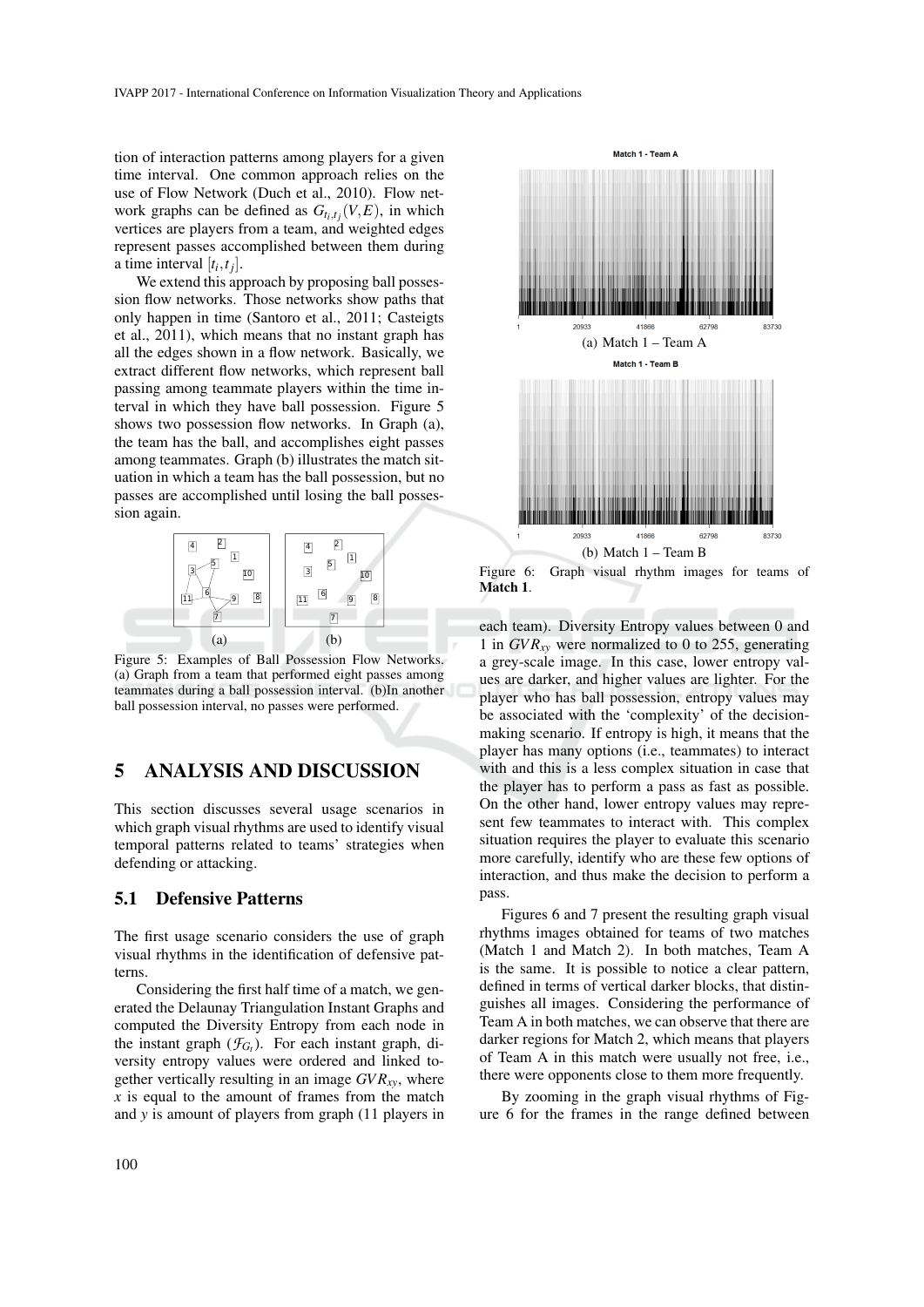

Figure 7: Graph visual rhythm images for teams of Match<sub>2</sub>.

55000 and 58000, we obtain the images shown in Figure 8. We plotted the corresponding graph from the instant highlighted in red, to analyze the game strategy employed in the time period related to a darker block. It is possible to observe that for a darker block, Team A (in blue) is compressed in a defensive strategy while Team B (in red) is attacking. Team B is well positioned in the field with many possibilities of passes among players, which is represented in its own graph visual rhythm image. Thus, entropy values may represent team strategy both in attacking and defending perspectives. The distances among teammates define the team compactness on the pitch during attacking and defending actions (Moura et al., 2012; Moura et al., 2013). In this case, Team-A players occupy the field in a very compact way, with a no clear purpose of performing a man-to-man marking. This strategy may favor the attacking team in order to allow a greater number of options for passes between players. If this condition is maintained over time (which is easily detected in the graph visual rhythm image), it may indicate a technical and tactical superiority for the team with lower entropy values.

One goal was scored by Team A of Match 1 at frame 24825. Figure 9 shows the graph visual rhythm images associated with this moment. It is interesting to notice that Team A was attacking, but, differently from the situation depicted in Figure 8, both teams



Figure 8: Graph Visual Rhythm in details: Highlighted dark block and the corresponding match situation. Team A (in blue) is compressed in a defensive strategy while Team B (in red) is attacking.



Figure 9: Graph visual rhythms of teams at a goal event timestamp.

have higher diversity entropy scores. In this case, this phenomenon is observed due to the fact that the goal was originated from a corner kick.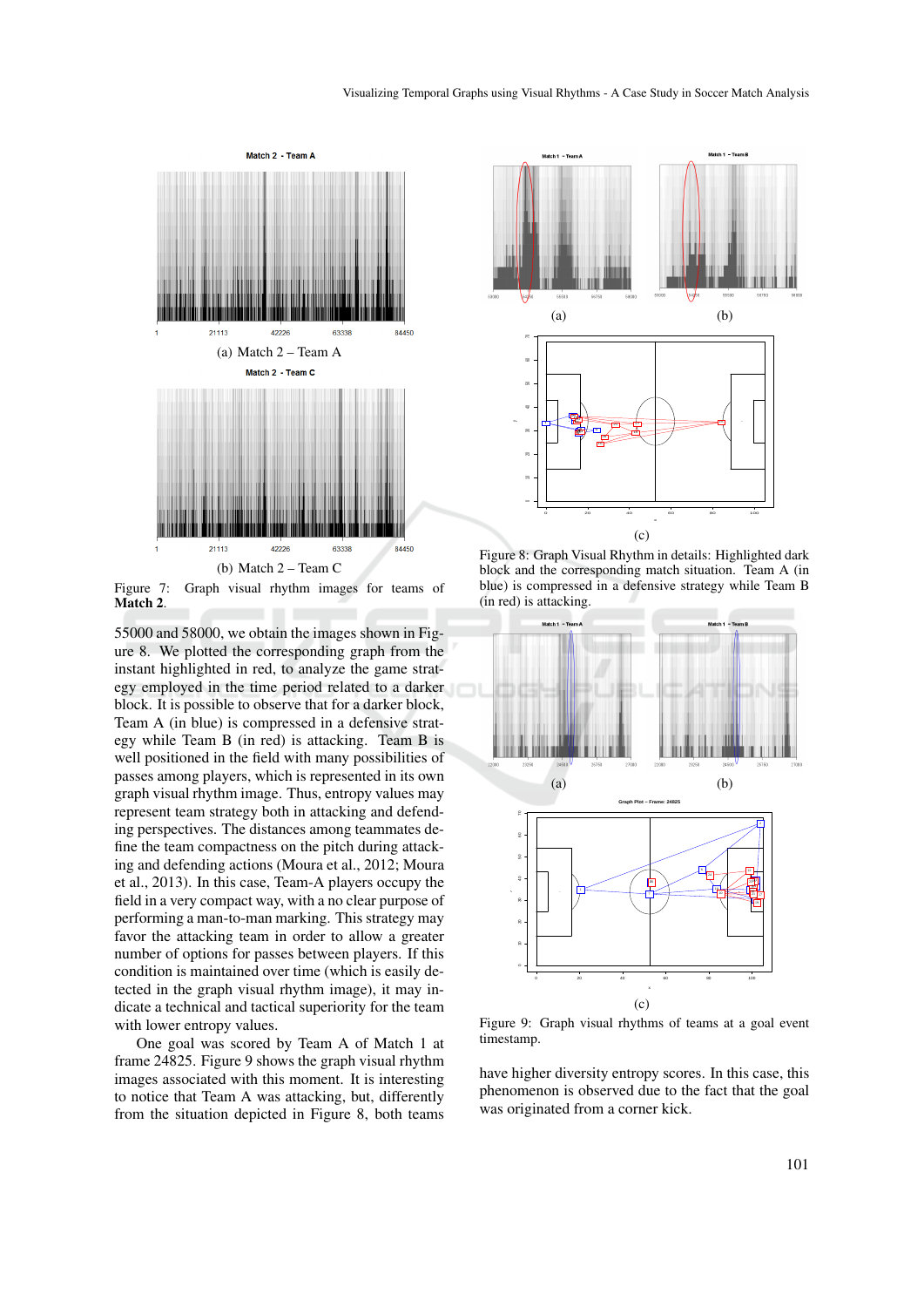## 5.2 Most Valued Player: A Centrality-oriented Perspective

We conducted a preliminary study considering the computation of the betweeness centrality applied to instant graphs. The intention here is to support the identification of players whose centrality scores are higher during the match, and so they could be considered more valued than others in the game strategy. Figure 10 shows the centrality-based graph visual rhythm image for Match 2, using darker colors to highlight players with higher centrality scores. It can be noticed that during almost all the match, centrality scores are low for most of the players. The low and homogeneous centrality scores show that there was no 'star topology.' Each had nearly the same connectivity, indicating that the teams did not depend on one single player (Clemente et al., 2015).

We can also notice that for Player 7 of Team A, there were darker pixels along the match. By analyzing his performance during the game, we could realize that this player was involved in more passes than all the others (47 passes in the first half time, while the team's passes average was 33.1), which could mean that he was well positioned in the pitch during ball possession.

This same pattern is observed for Team B. It is possible to observe a darker pixel line for Player 6, who was also the one involved in more passes (42 passes in the first half time against the team's passes average of 26.4). We observed similar patterns for other matches: players with higher centrality scores, when compared to teammates, are involved more frequently with successful passes. Thus, graph visual rhythm images allow to identify players who had influential contributions in a specific match, and, applied during the entire tournament, they may help coaches to identify the most important players. In other words, it helps to answer in an objective manner whether, for example, the most famous players fulfilled the expectations placed on them (Duch et al., 2010). However, in a collective evaluation, both entropy and centrality may be interpreted with caution. The work of (Grund, 2012) shown in 760 matches in the English Premier League that high levels of interaction (i.e., passing rate) lead to increased team performance. However, centralized interaction patterns lead to decreased team performance. In fact, even in a social context, teams with denser networks had a tendency to perform better and remain more viable.

Furthermore, these variables, analyzed over the match, may help also to identify who are the players more affected by fatigue. By decreasing the number of players involved, it is possible to allow some



Figure 10: Graph visual rhythm images based on the players' centrality for Match 2. We highlighted in red the players with higher centrality scores.

players to rest actively. Moreover, it can characterise teams' attacking strategies. The direct play may increase centrality among some players and involves a lot of participation from forwards and strikers, for example (Clemente et al., 2015).

## 5.3 Patterns of Passes

We also investigated the possibility of using graph visual rhythms for analyzing patterns of passes. In this case, we have employed graphs defined by Flow Networks. From soccer matches, we computed the Ball Possession Flow Networks, in which vertices are players and edges are passes accomplished among teammates while the team has the ball possession. Considering the first half time from each analyzed match, it is possible to construct *N* different flow network graphs, considering all *N* time intervals in which each team has the ball possession. We computed the graph visual rhythm image for each team in a match. This image contains all passes accomplished among teammates in each ball possession flow network, i.e., in this case,  $\mathcal{F}_{G_t}$  computes the occurrences of passes among players. Pixels representing an specific pass performed in a network were colored according to the location in the pitch where the ball passing occurred.

Figure 11 shows color patterns used. We divided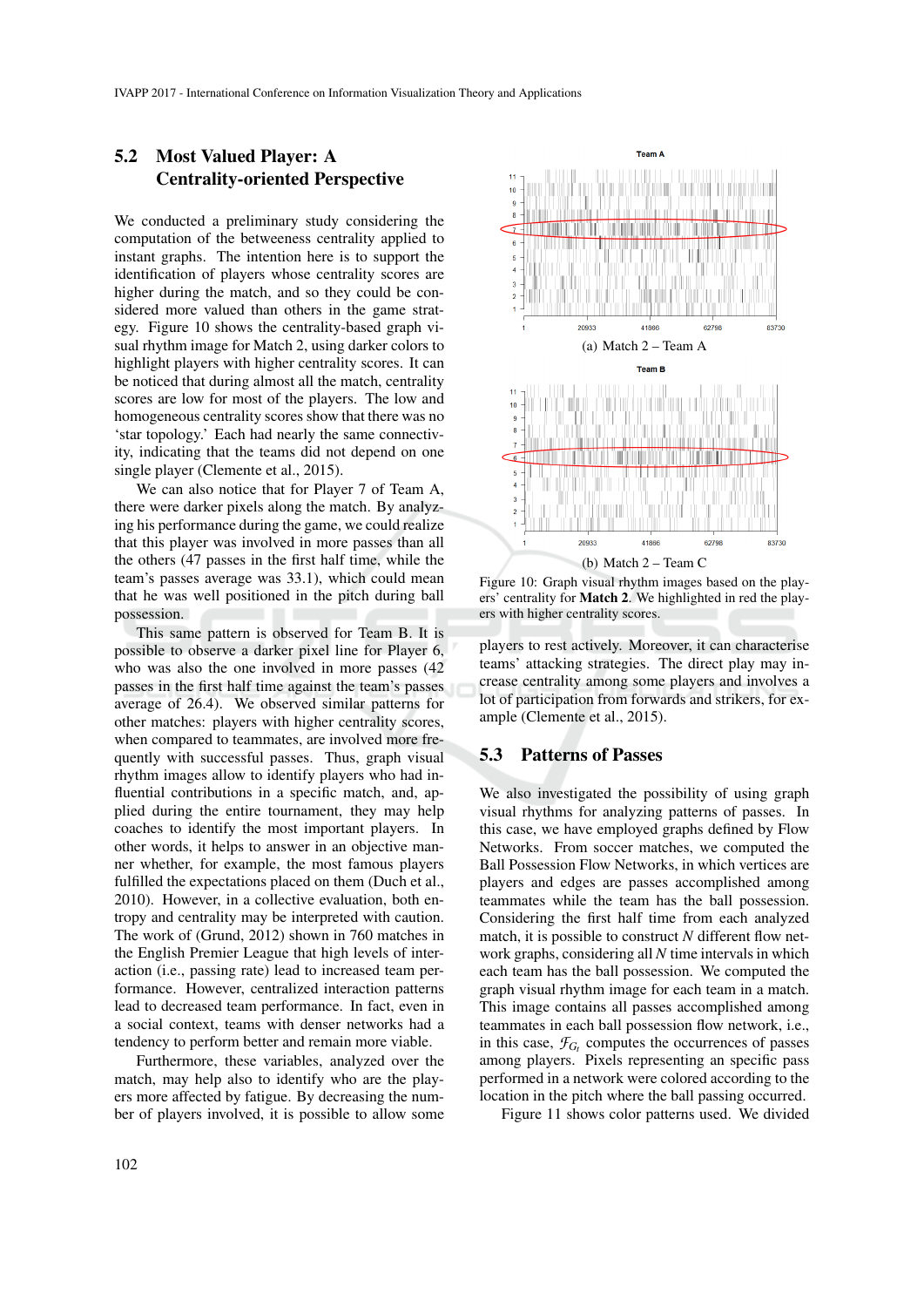

Figure 11: Pitch color patterns: defensive area in cold colors, while attacking area in hot colors.



Figure 12: Graph visual rhythms encoding the patterns of

passes of teams in Match 1.

the pitch in 4 sections, where defensive area of a team was colored in cold colors (light blue and dark blue), while attacking area of a team (the opponent's pitch) was colored in hot colors (light red and dark red). Also, when a network does not have any edges (no passes performed), all its pixels are grey. Using this color pattern, it is possible to visually understand patterns of passes for a team.

We analyzed the first half time of the same two matches. The resulting graph visual rhythm images are shown in Figures 12 and 14. The *Y* axis has labels of players involved in successful passes (e.g., passes from player 3 to player 10), and the *X* axis refers to the flow networks considering ball possession. It is



Figure 13: Graph visual rhythms (ordered by players) encoding the patterns of passes of teams in Match 1.

possible to notice some patterns in each match. During Match 1 (Figure 12), Team A performed more passes among teammates than Team B (more colored pixels in image of Team A). Also, Team A has longer vertical lines of pixels colored, which means that for each ball possession, many passes were activated involving many players. Figure 13 presents a graph visual rhythm for this same match, but now with y-axis representing passes ordered by players (from player 1 to 11). It is also possible to notice that many passes (vertical pixel lines) involve both defensive, middle, and forward players, in different field regions. Furthermore, some passes occurred many times along networks, and some of them only in its defensive area (cold-colored pixels). Team B has performed less ball passes, and passes in a single ball possession period involve only two players. Most of those passes occur in the attacking area (predominance of hot-colored pixels).

During Match 2 (Figure 14), Team B has performed more passes than Team A. It is interesting to notice that many of them occurred in its defensive area (predominance of cold-colored pixels), while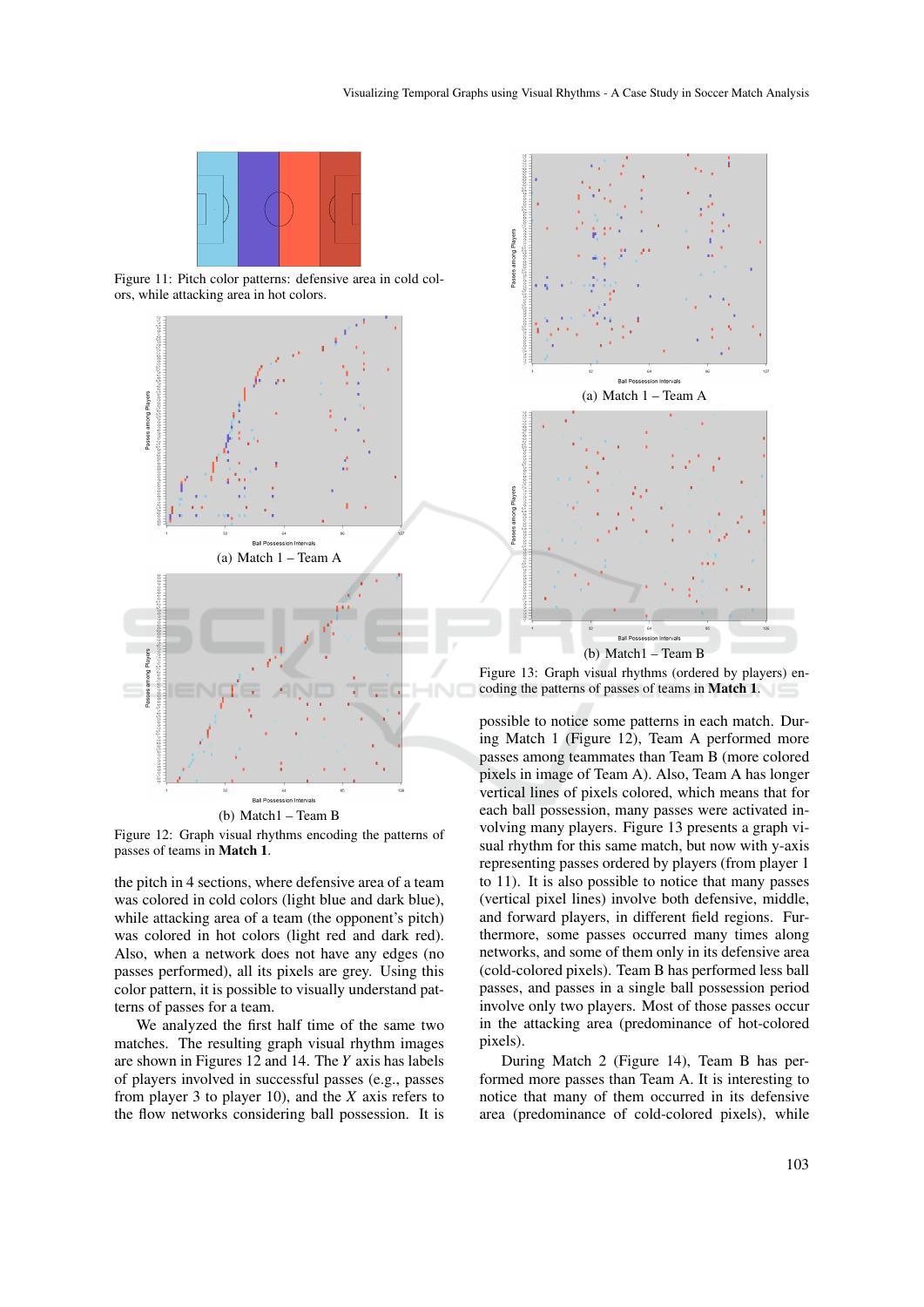

Figure 14: Graph visual rhythms encoding the patterns of passes of teams in **Match 2.** 

team A performs more passes in the attacking area. Figure 15 presents a graph visual rhythm for this same match, but now with y-axis representing passes ordered by players (from player 1 to 11). It can be noticed that ball possession involves few players. In this match, Team C performed passes involving more players, from defensive to forward players. Note also that for two different matches, Team A has very different performance in terms of patterns of passes (see Figures  $12(a)$  and  $14(a)$ ).

## 5.4 Pass Patterns in Attack Actions

It is also possible to create graph visual rhythm images considering a subset of players. For example, it might be interesting to show pass patterns involving only forward players. With this purpose, we created graph visual rhythms from passes involving only players with role, which is depicted in Figure 16. In this case, we refer to Match 1. We can observe that not only did forward players of Team A accomplish more passes than players of Team B, but also they accomplished those passes in the opponent area (pre-



Figure 15: Graph visual rhythms (ordered by players) encoding the patterns of passes of teams in Match 2.

dominance of hot-colored pixels). We can conclude that Team A exploited more frequently the strategy of using multiple passes in attacking actions.

## 5.5 Soccer Visual Analytics Tool

We have created a soccer visual analytics tool that integrates the different graph extraction approaches, and visual rhythm image computation algorithms described in this paper. This tool allows loading data about soccer matches (usually, information about players' location over time), and encode them into graphs, depending on the type of analysis defined by the user. All complex network measures described in this paper were implemented, so it is possible to visually analyze them by means of graph visual rhythms.

Figure 17 presents a typical usage example. In this case, we have graph visual rhythm images of two teams computed from instant graphs represented by the diversity entropy of their vertices. By clicking on the side-bar check boxes (area labeled with A), a user can highlight match events, as goals and attacking moments, and also, can define a specific period of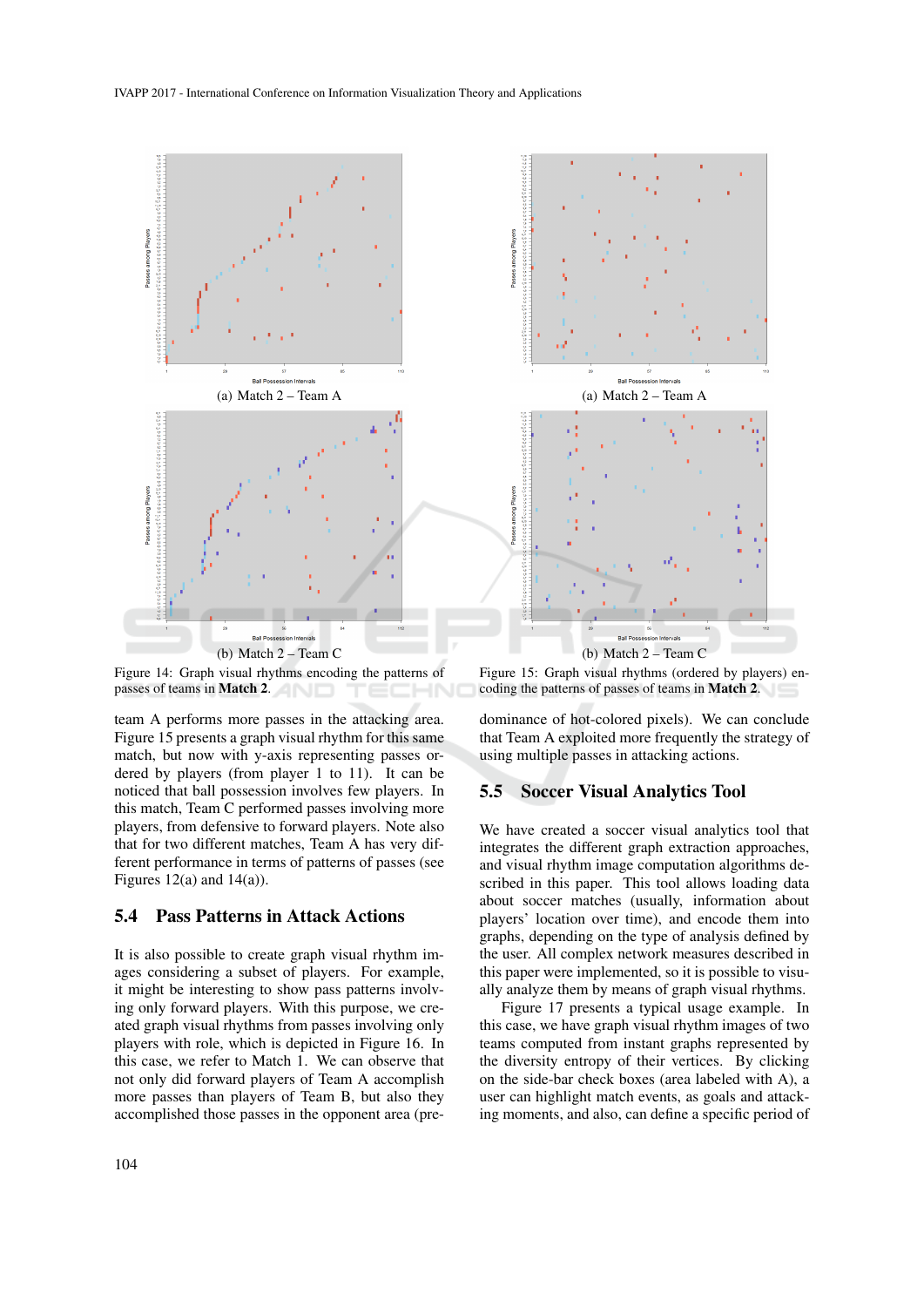

Figure 16: Graph visual rhythms encoding the patterns of passes of forward players in Match 1.



Figure 17: Screen shot of the soccer visual analytics tool developed.

time for zooming in targeting specific regions of the images (shown in region B). User can also view corresponding graphs or temporal graphs videos, by clicking anywhere on the graph visual rhythm image, or selecting an area of interest in the image (field graph view in region C).

# 6 CONCLUSIONS

This paper has introduced the graph visual rhythm representation, a compact visual structure to encode changes in temporal graphs, making it a suitable solution to handle large volumes of data. We demonstrate its applicability in several usage scenarios concerning the analysis of soccer matches, whose several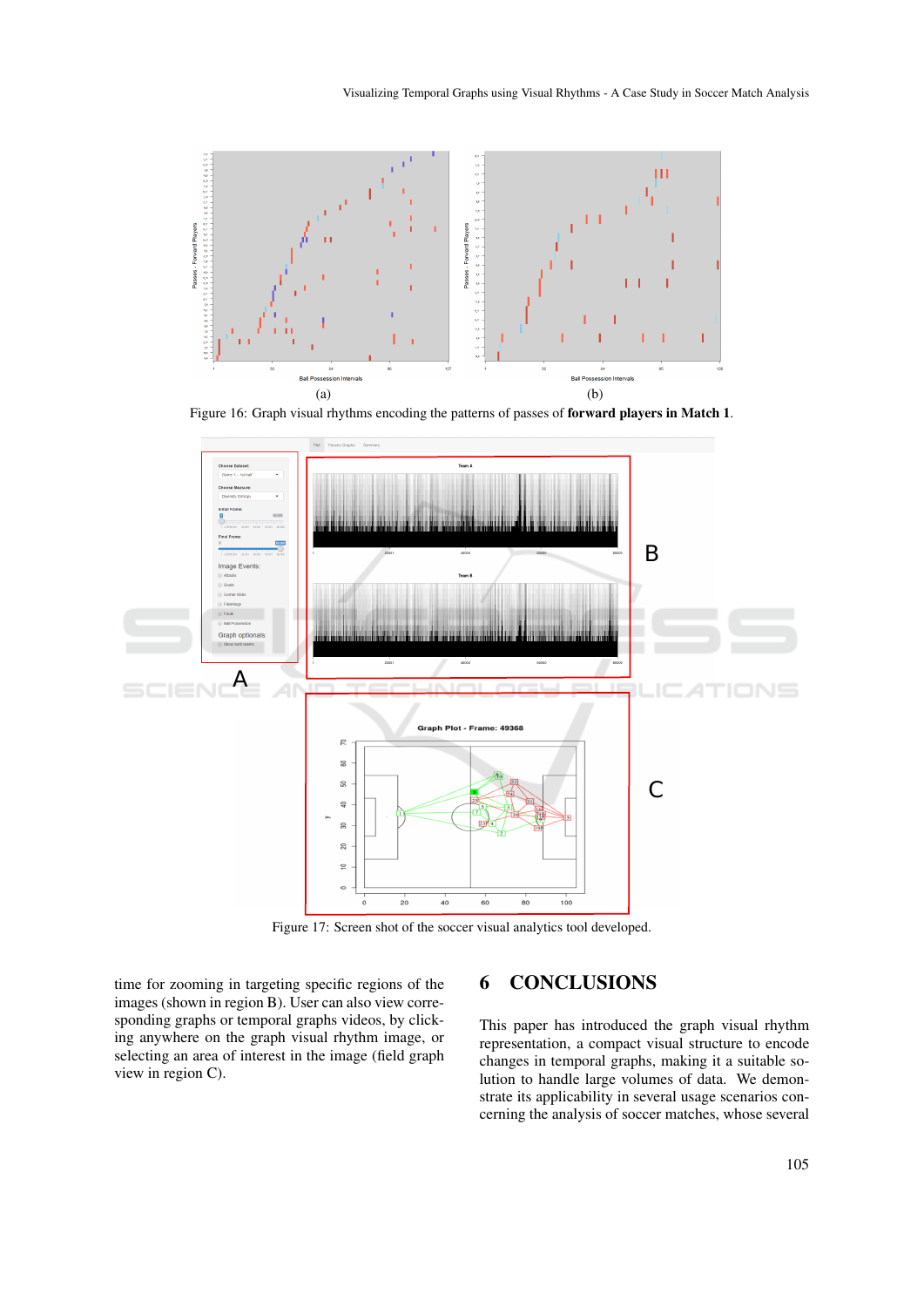dynamic aspects are encoded into temporal graphs.

This research opens novel opportunities for investigation related to the use of several image processing algorithms to highlight important patterns in temporal graphs. We plan to follow this research venue in our future work. We also plan to incorporate matrix reordering methods (Behrisch et al., 2016) aiming to improve the identification of changing patterns in graph visual rhythm representations. Another issue refers to the implementation of suitable visualization approaches to handle players' substitutions in a match.

## ACKNOWLEDGEMENTS

The authors would like to thank CAPES, CNPq (grant #306580/2012-8), FAPESP (grants #2013/50169-1 and #2013/50155-0 ) for the financial support. Authors are also grateful for the support of PUC-Campinas.

## REFERENCES

- Bach, B., Pietriga, E., and Fekete, J. (2014). Visualizing dynamic networks with matrix cubes. In *CHI Conference on Human Factors in Computing Systems, CHI'14, Toronto, ON, Canada - April 26 - May 01, 2014*, pages 877–886.
- Beck, F., Burch, M., Diehl, S., and Weiskopf, D. (2016). A taxonomy and survey of dynamic graph visualization. *Computer Graphics Forum*.
- Behrisch, M., Bach, B., Riche, N. H., Schreck, T., and Fekete, J. (2016). Matrix reordering methods for table and network visualization. *Comput. Graph. Forum*, 35(3):693–716.
- Bezerra, F. N. and Lima, E. (2006). Low cost soccer video summaries based on visual rhythm. In *Proceedings of the 8th ACM SIGMM International Workshop on Multimedia Information Retrieval, MIR 2006, October 26- 27, 2006, Santa Barbara, California, USA*, pages 71– 78.
- Brandes, U. and Corman, S. R. (2003). Visual Unrolling of Network Evolution and the Analysis of Dynamic Discourse. *Information Visualization*, 2(1):40–50.
- Brandes, U., Indlekofer, N., and Mader, M. (2012). Visualization methods for longitudinal social networks and stochastic actor-oriented modeling. *Social Networks*, 34(3):291–308.
- Burch, M., Höferlin, M., and Weiskopf, D. (2011). Layered timeradartrees. In *15th International Conference on Information Visualisation, IV 2011, London, United Kingdom, July 13-15, 2011*, pages 18–25.
- Casteigts, A., Flocchini, P., Quattrociocchi, W., and Santoro, N. (2011). Time-Varying Graphs and Dynamic

Networks Ad-hoc, Mobile, and Wireless Networks. 6811(5):346–359.

- Chun, S. S., Kim, H., Kim, J., Oh, S., and Sull, S. (2002). Fast text caption localization on video using visual rhythm. In *Recent Advances in Visual Information Systems, 5th International Conference, VISUAL 2002 Hsin Chu, Taiwan, March 11-13, 2002, Proceedings*, pages 259–268.
- Clemente, F., Couceiro, M., Martins, F., and Mendes, R. (2015). Using network metrics in soccer: A macroanalysis. *J Sports Sci.*, 45:123134.
- Costa, L. d. F., Rodrigues, F. A., Travieso, G., and Villas Boas, P. R. (2007). Characterization of complex networks: A survey of measurements. *Advances in physics*, 56(1):167–242.
- Cotta, C., Mora, A. M., Merelo, J. J., and Merelo-Molina, C. (2013). A network analysis of the 2010 fifa world cup champion team play. *Journal of Systems Science and Complexity*, 26(1):21–42.
- da Silva Pinto, A., Schwartz, W. R., Pedrini, H., and de Rezende Rocha, A. (2015). Using visual rhythms for detecting video-based facial spoof attacks. *IEEE Trans. Information Forensics and Security*, 10(5):1025–1038.
- Duch, J., Waitzman, J. S., and Amaral, L. a. N. (2010). Quantifying the performance of individual players in a team activity. *PloS one*, 5(6):e10937.
- Figueroa, P. J., Leite, N. J., and Barros, R. M. L. (2006a). Background recovering in outdoor image sequences: An example of soccer players segmentation. *Image Vision Comput.*, 24(4):363–374.
- Figueroa, P. J., Leite, N. J., and Barros, R. M. L. (2006b). Tracking soccer players aiming their kinematical motion analysis. *Computer Vision and Image Understanding*, 101(2):122–135.
- Grund, T. (2012). Network structure and team performance: The case of english premier league soccer teams. *Social Networks*, 34(4):682–690.
- Guimarães, S. J. F., Couprie, M., de Albuquerque Araújo, A., and Leite, N. J. (2003). Video segmentation based on 2d image analysis. *Pattern Recognition Letters*, 24(7):947–957.
- Hurter, C., Ersoy, O., Fabrikant, S. I., Klein, T. R., and Telea, A. C. (2014). Bundled visualization of dynamic graph and trail data. *IEEE Transactions on Visualization and Computer Graphics*, 20(8):1141–1157.
- Leskovec, J., Kleinberg, J., and Faloutsos, C. (2005). Graphs over Time: Densification Laws, Shrinking Diameters and Possible Explanations. *In KDD*, pages 177–187.
- Moura, F. A., Martins, L. E., and Cunha, S. E. (2014). Analysis of football game-related statistics using multivariate techniques. *J Sports Sci.*, 32(20):1881–1887.
- Moura, F. A., Martins, L. E. B., Anido, R. D. O., Barros, R. M. L. D., and Cunha, S. A. (2012). Quantitative analysis of brazilian football players' organisation on the pitch. *Sports Biomechanics*, 11(1):85–96. PMID: 22518947.
- Moura, F. A., Martins, L. E. B., Anido, R. O., Ruffino, P. R. C., Barros, R. M. L., and Cunha, S. A. (2013).